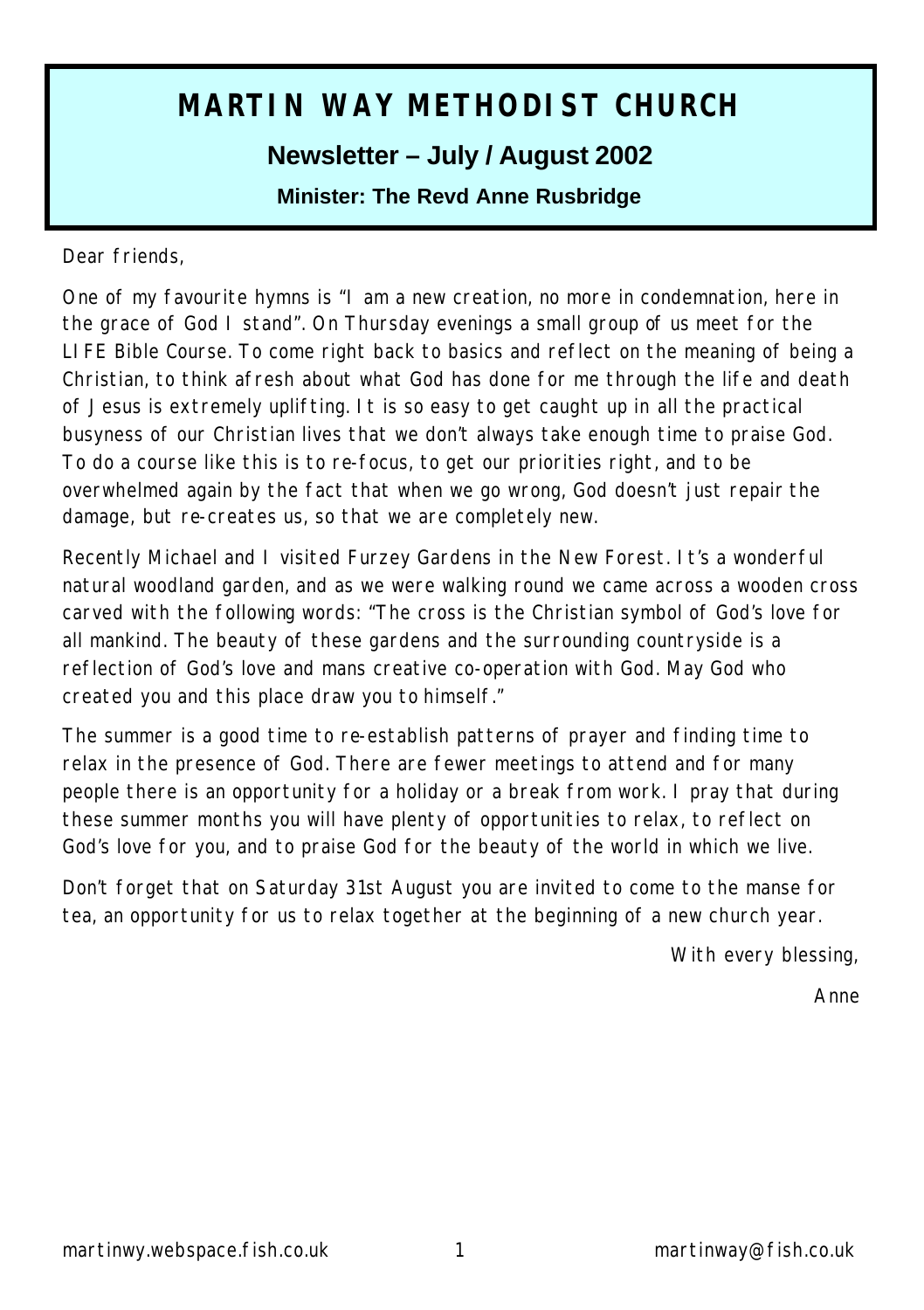#### **CIRCUIT NEWS**

**Saturday 20 July 7pm** : Farewell Service for Rev Rodney Hill: at Raynes Park Methodist Church: Rodney leaves us this summer to take up an appointment as superintendent minister in Sheffield. The farewell service will be one of Holy Communion and there will be involvement from the New Creations project and Lantern Arts Centre - so it promises to be a colourful event. There will be time for refreshments and a social afterwards.

**Sunday 28 July 6.30pm** : "Farewell to Upper Tooting" and to Rev Jenny Impey. Upper Tooting has contributed enormously to the life of our circuit. We have rejoiced in the cultural variety of their church and celebrated with them that they have been a growing church in recent years. Jenny is moving to Hind Street Methodist Church in Maidenhead where she will be replacing Rev John Swarbrick who has been appointed our new Chairman of District. Upper Tooting's move means we also lose our Circuit Treasurer Kojo Amoah-Arko. The Circuit Meeting has appointed Pat Rock as Circuit Treasurer from September 2002. Please remember her in your prayers as she undertakes this important task.

#### **DISTRICT NEWS**

Thursday 22 August: induction of new chairman, Rev John Swarbrick at Guildford Cathedral.

#### **QUOTE - UNQUOTE 1**

According to Jesus, by far the most important thing about praying is to keep at it. Be importunate, Jesus says - not one assumes, because you have to beat a path to God's door before he'll open it, but because until you beat the path maybe there's no way of getting to your door.

Frederick Buechner

#### **OVERSEAS MISSIONS WEEKEND**

We were very grateful to all of you, including many friends from neighbouring churches, who supported our Cream Tea event on Saturday 15 June. Our Sunday guest speaker, Alan Cramer, was there and brought wood carvings and photos illustrating some of his experiences whilst working in Southern India.

Joan Baker was in charge of the raffle and the yummy cake stall was looked after by Joan Harding. She had also made the lovely cake for "Guess the Weight" (in the charge of Jennifer Smith who also asked us to guess the number of sweets in the jar). Jennifer's brother James controlled the Roll-a-Ball, watched over by Karen. If you needed a more restful occupation Bill Cox had his books, or if you were feeling energetic Mary had many plants for sale. We were able to enjoy sitting on the patio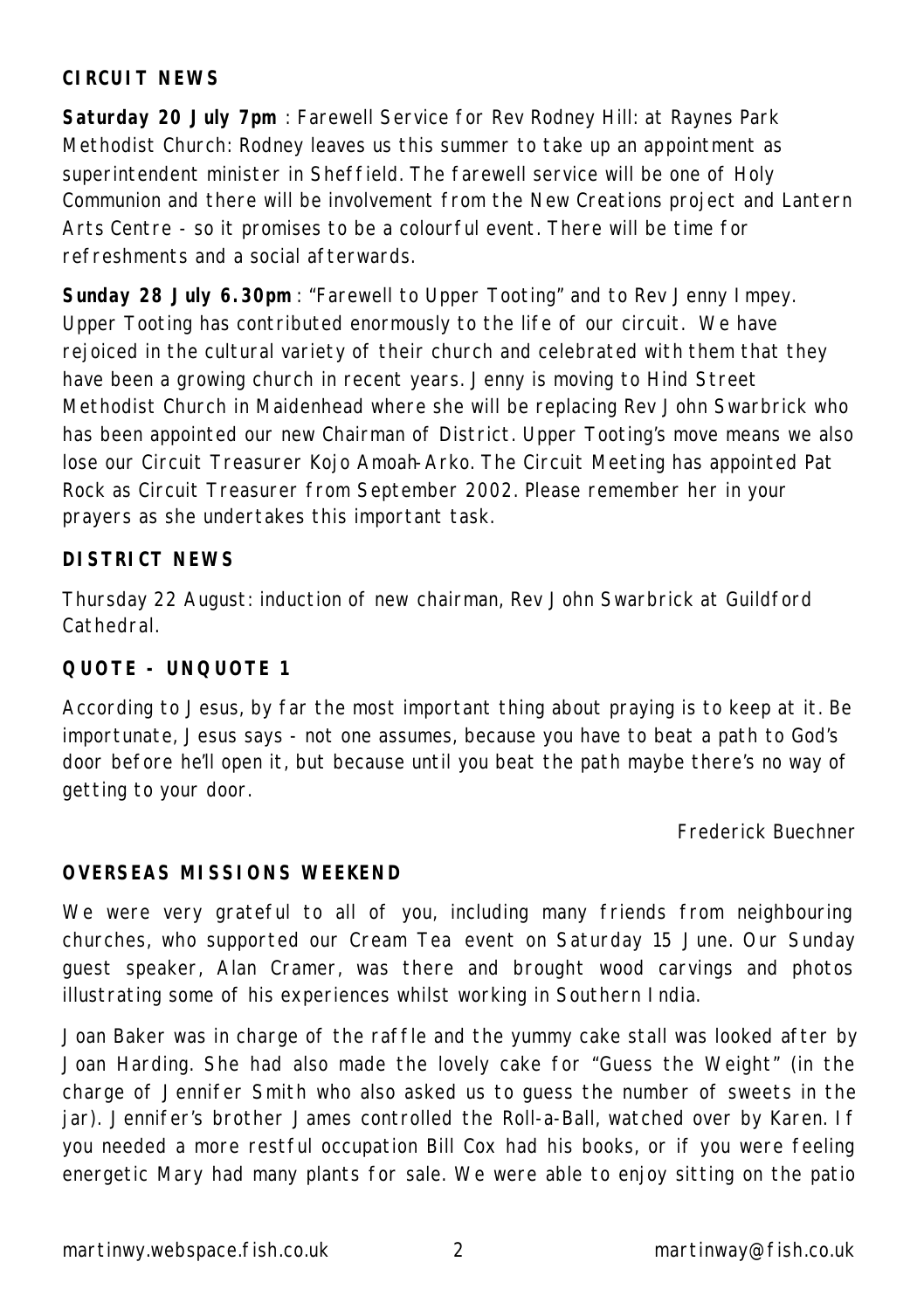eating a delicious strawberry cream tea prepared by Sylvia Baxter and Pauline Riley. It was lovely sitting around chatting with one another.

Sunday saw our minister Anne leading our service with Alan Cramer as guest speaker. The three Bible readings all related to Alan's many years of mission work in Mysore.

Very many thanks to you all for the hard work and donations of cakes etc. on the Saturday and for the gifts of money etc. All together £181 was raised which will be sent to help patients at the Mysore hospital.

Derek Heaton - Overseas Missions Representative.

#### **CHURCH COUNCIL APPOINTMENTS**

At the meeting of Church Council on 23 May Gwen Edwards and Dennis Clark were appointed and welcomed as Church Stewards. They join Brenda Cannon (Senior Steward), Gwen Wildman, Moira Bailey and Peter Randall.

Three new members of Church Council were elected:- Anne-Marie Pallister, Fred Handy and Tony Loft. They join Anne Conquest, Tim Johnson, Joyce Plant, Derek Heaton and Bob and Janet Hamblin.

#### **EFFECTIVE PRAYER CONFERENCE**

This Conference was held at Central Hall Westminster on 11th May and I went with a group from Upper Tooting church and their minister, Jenny Impey. Tea and coffee and soft drinks were served in the library when we arrived.

A large audience of men and women of all ages assembled in the lecture hall at 10.30 for a lively worship session This was followed by Alan Poole on approaches to prayer, which was sometimes interspersed and sometimes accompanied by music played on various wind instruments by Simeon Wood - very thought provoking and inspiring. We then had ten minutes of movement before the next session.

This began at 11.50 with private prayers and prayers for healing by Dr. Malcolm White, who has discovered powers of healing after much prayer and following the illness of his son. We then broke off for a sandwich lunch and an opportunity for a short stroll around Westminster.

At 2pm we gathered together for two short sessions of further aspects of prayer led first by Alan Poole and then Malcolm White. We then divided into a series of workshops:- a) prayers for healing b) creative prayers in corporate worship, and praying with the Bible c) insights into journeys in prayer in contemplation and meditation.

At 4pm we all assembled in the new chapel which is under construction (and very dusty!), but a lovely bright room. Those of you who are familiar with Central Hall will know the section that used to be a bank. The Superintendent of Central Hall, Rev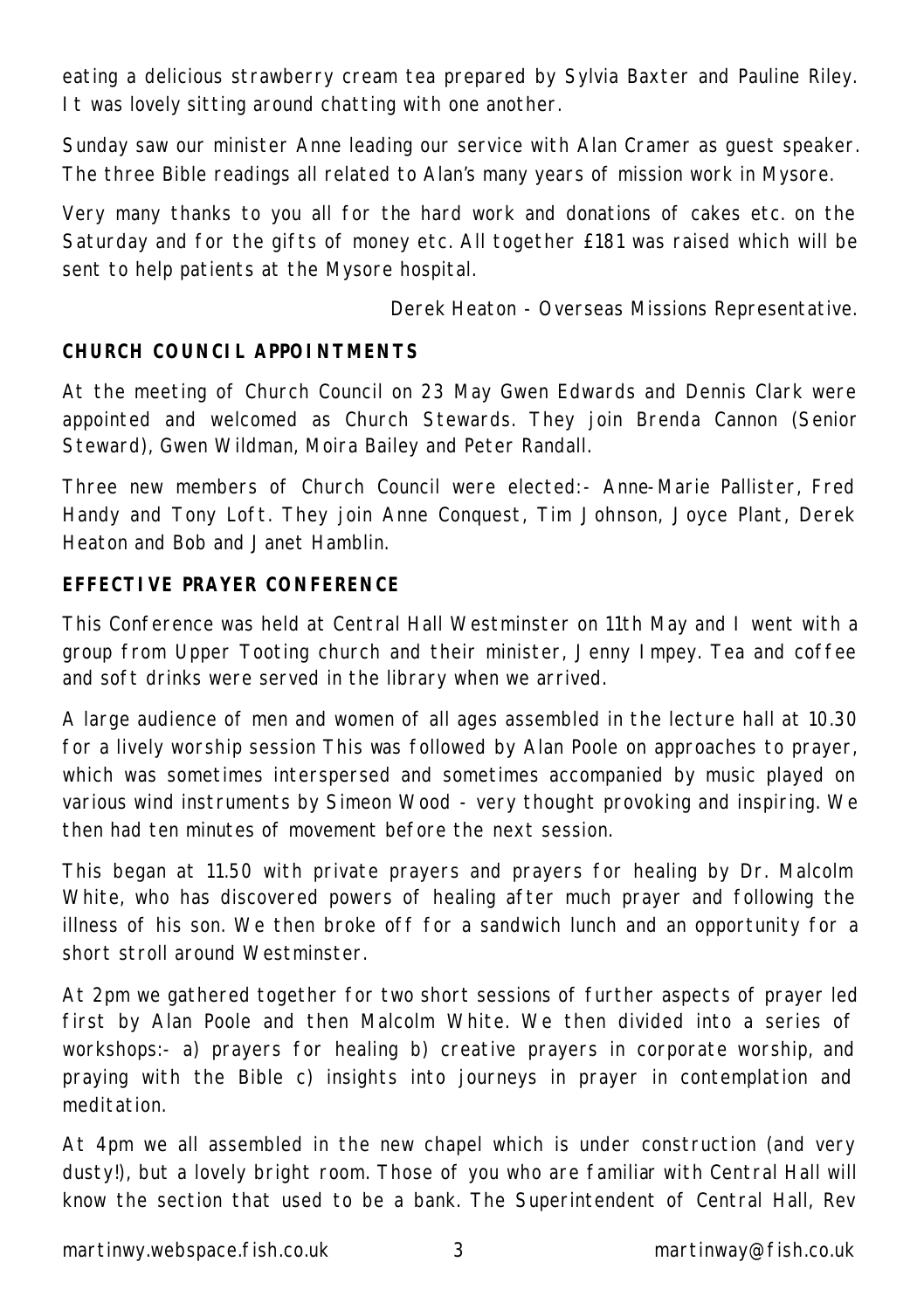Martin Turner, who had earlier welcomed us, led this session and told wonderfully inspiring stories of how God had wanted that part of the building back to become a worship centre. We all sang "Praise God from whom all blessings flow" and then had two minutes of vocal individual prayer after which Martin prayed a prayer of blessing.

The final session was worship in the lecture hall, and then, after more tea and coffee, we departed.

During the day our attention was drawn to Romans 8 vv26-27: "In the same way the Spirit also comes to help us, weak as we are. For we do not know how we ought to pray; the Spirit himself pleads with God for us in groans that words cannot express. And God who sees into our hearts, knows what the thought of the Spirit is; because the Spirit pleads with God on behalf of his people and in accordance with his will".

And in the Old Testament Jeremiah 33 v3 "He whose name is the Lord said "Call unto me, and I will answer you; I will tell you wonderful and marvellous things, that you know nothing about'". Also Colossians 4 v2 "Be persistent in prayer and keep alert as you pray, giving thanks to God".

It was a lovely Hilltop experience and coming down is not easy. If you get the chance to go on such a day, take it.

Joyce Plant

#### **METHODIST CONFERENCE 2002**

The Conference Handbook includes a message from President Designate Ian T White: extracts are given below.

- Conference is not just about working through an Agenda. It is about meeting together as an international Body reflecting the universal work of Christ. The importance of a people who recognise no barrier of country or race has significance at a time of global uncertainty and suspicion...
- I look for a balance in our conferring as we listen to one another a weaving together of those who are present for the first time with those who have attended in previous years. Our being a Connexional Church is truly seen when we meet as the Conference, but not a Connexionalism that isolates itself from national or local issues. Our decision making must be earthed in both the Gospel we share and the context in which we live...
- May our time together enable the work of the Church to develop, our friends hip with one another to deepen and our sharing together strengthen our being "The People of God".
- Let each of us enter into a covenant to pray for one another and for those affected by the decisions we will make.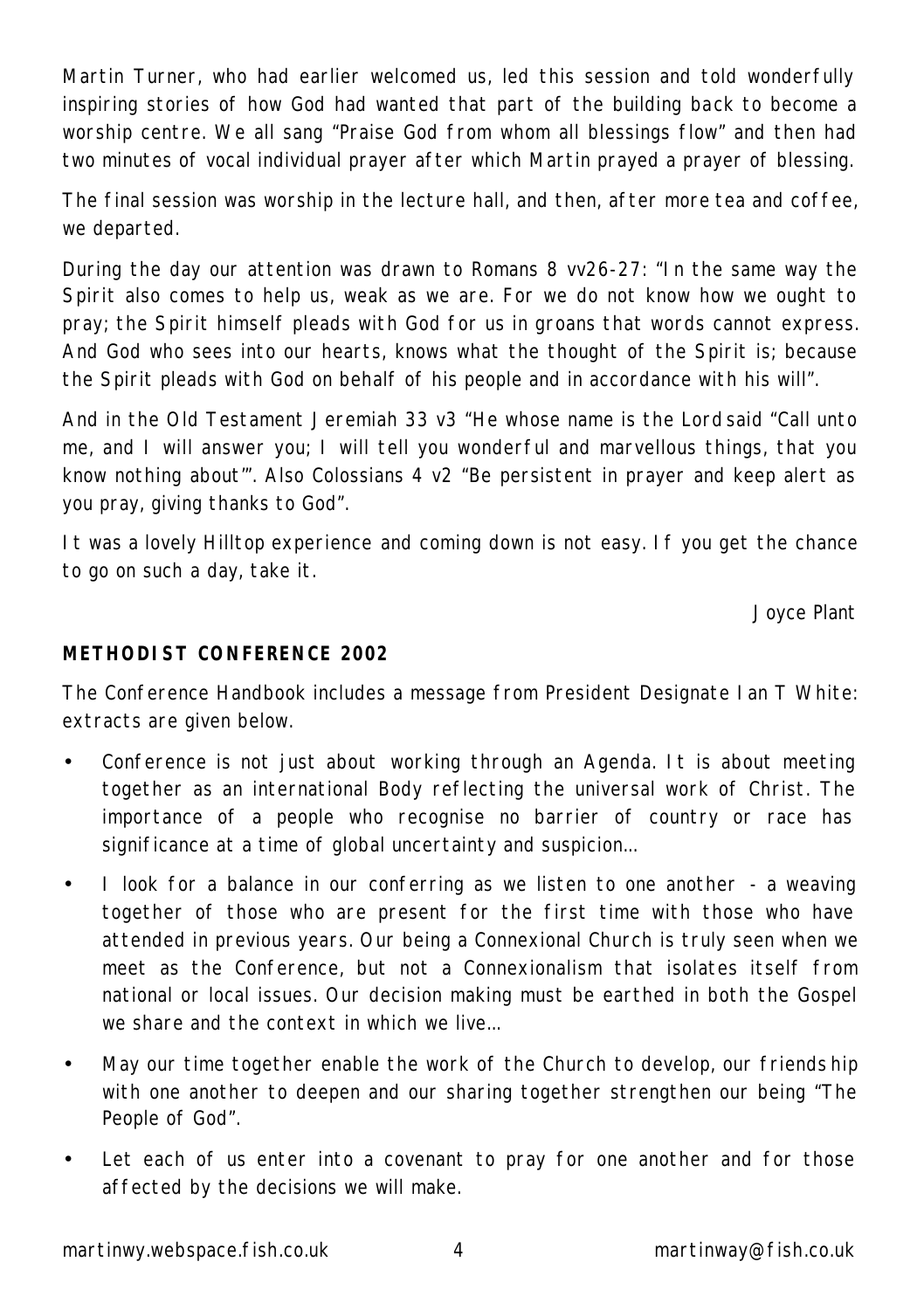#### **LOCAL GARDENS OPEN TO PUBLIC** under National Gardens Scheme

Cranleigh Road Gardens 14 July 2-6: combined admission £3 children 50p

39 Cranleigh Road: This medium size garden includes a circular lawn with borders, Mediterranean area with water feature and secluded pond with raised beds. Designed as an all year round garden, it features a wide range of perennials and shrubs, including many varieties of clematis (proceeds shared with Wimbledon Guild of Social Welfare)

41 Cranleigh Road: paved terrace with pots of tender specimen plants; steps leading to Mediterranean garden with large pond and hard landscaping flanked by deep borders full of shrubs and perennials, leading to English garden with old roses and colour-coordinated beds around a circular lawn. Beyond is sheltered garden, with fruit, herbs, camelias, ferns, waterfall and wildlife pond

#### **QUOTE - UNQUOTE 2**

The best argument for Christianity is Christians - their joy, their certainty, their completeness. But the best argument against Christianity is also Christians - when they are sombre and joyless, when they are self-righteous and smug, when they are narrow and repressive. Then Christianity dies a thousand deaths.

 $C$ S.Lewis

#### **SAFEGUARDING WORK WITH CHILDREN AND YOUNG PEOPLE**

#### **Important new developments**

The Methodist Connexion has an enviable record of collaboration over the last eight years in working to ensure that our premises and our groups have been safe places for children and young people to meet.

The three Safeguarding publications produced over this period have been significant contributions in voluntary work and our Church has responded well in putting in place the varied good practices recommended.

Until this year the Churches and Voluntary Organisations have had to rely entirely upon their own resources and initiatives to check the backgrounds of those who may work with younger members in our Churches. While we are sure that the majority of those who work with us are entirely safe and appropriate people, without recourse to external help it has not been possible to be more certain that some people offering to work with us are equally safe and well motivated.

Now there is an important change.

The government has now established the Criminal Records Bureau to make checks, known as "Disclosures', on the backgrounds of all potential volunteers and employees who will work with children, young people, and in due course, vulnerable adults. The

martinwy.webspace.fish.co.uk 5 martinway@fish.co.uk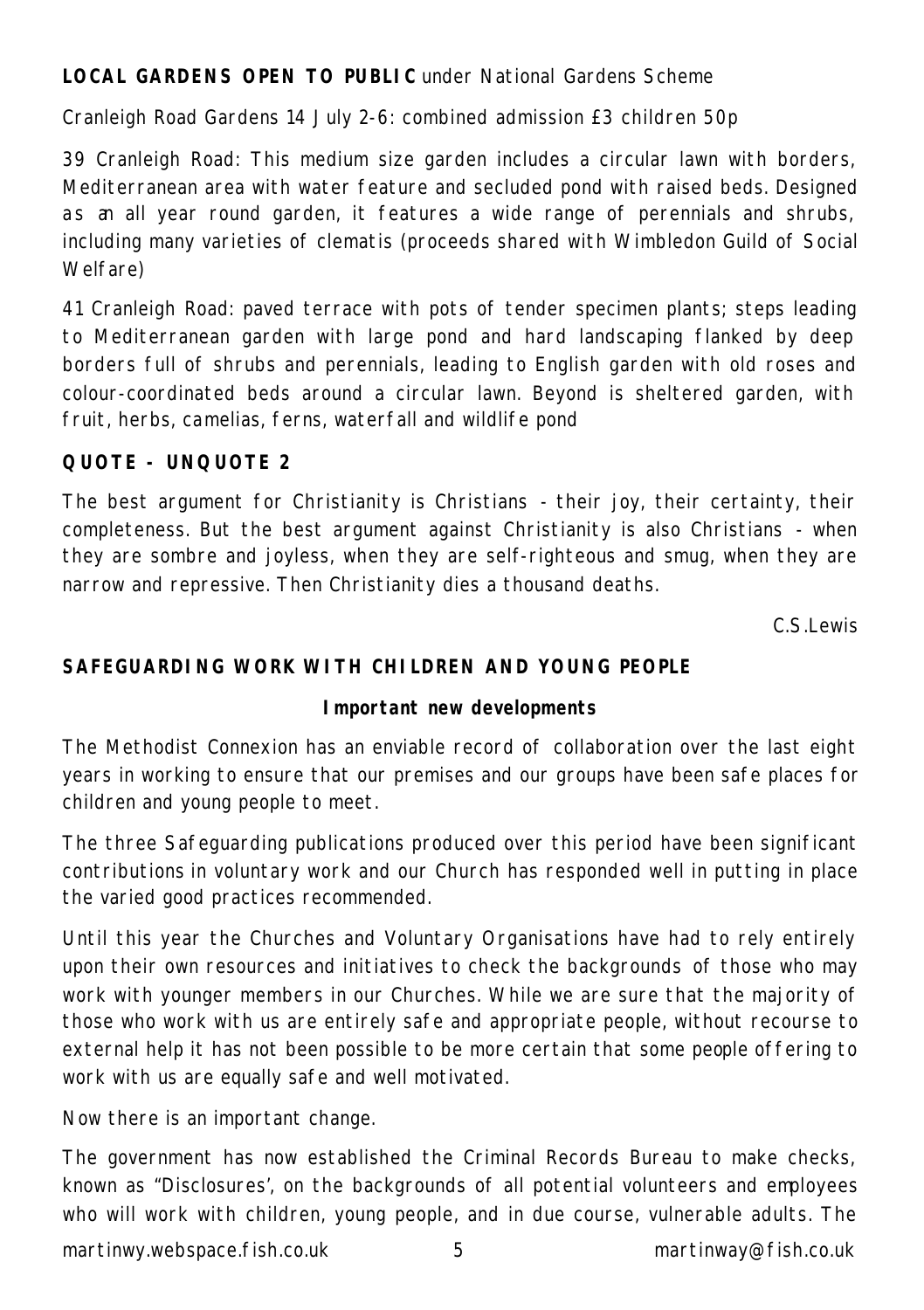services of the Bureau are now available to the Churches, Voluntary Organisations and others.

The records held by the Bureau encompass those of the Police National Computer, and the lists held by the Department of Health and the Department of Education and Skills list 99.

The Methodist Church will be making use of this new service and is working in close collaboration with other Churches and seven particular denominations in an agency known as "The Churches Agency for Safeguarding' (CAS) which will operate from Methodist Church House. In order to move smoothly into this new opportunity a gradual implementation will be taking place over the next few months.

How will this affect us at Martin Way? Those working with the Sunday Club, Sigma and the Youth Groups etc have already had training/instruction and have filled in form A. Now this will be extended to all key holders i.e. anyone who has authorised access to our premi ses when children may be present will be asked to sign Form B. If you want to know more, the people to ask are Graham Currie, who is our Safeguarding Co-ordinator, or any member of the Church Council.

#### **POLAR BEAR ADVENTURE**

Last November Mary and Derek flew out of Gatwick to Toronto on the first leg of their journey to Churchill, Hudson Bay, to see the polar bears for which the town is famous.

Here are some extracts from their account of their adventures:-

Nov 8th saw Mary and I flying out of Gatwick to Toronto Canada and the following day we ate at the revolving restaurant in the CN Tower, the world's tallest freestanding building (over 1290 ft) where we watched small planes pass by at our level going into the airport!

On Saturday 10th at Grand Union Station it's all aboard the train to Vancouver. Once out of the suburbs it is pine and birch forests and lakes, everything covered in heavy white frost and the lakes and river frozen. The train ambles along a single track with passing places where the goods trains, more than a mile long, wait for our passing. Many of the stops have Indian names such as "Sioux Lookout". As the train travels on the next day, Remembrance Day, we all share in a two minute silence at 11am followed by the attendant reading the poem "Flanders Fields" - a moving moment. After a stopover at Winnipeg we board our train for Churchill two hundred miles north. Once again we stop at villages, cross roads, just openings in the forest, the weather much colder, snow and ice everywhere and heavy blizzards. Thursday morning we arrive dead on time and are met by our Minister's wife, Marion. We were to stay for five days at the manse, a lovely wooden two-storey well-insulated home - four other guests - all of us bed and breakfast (for church funds).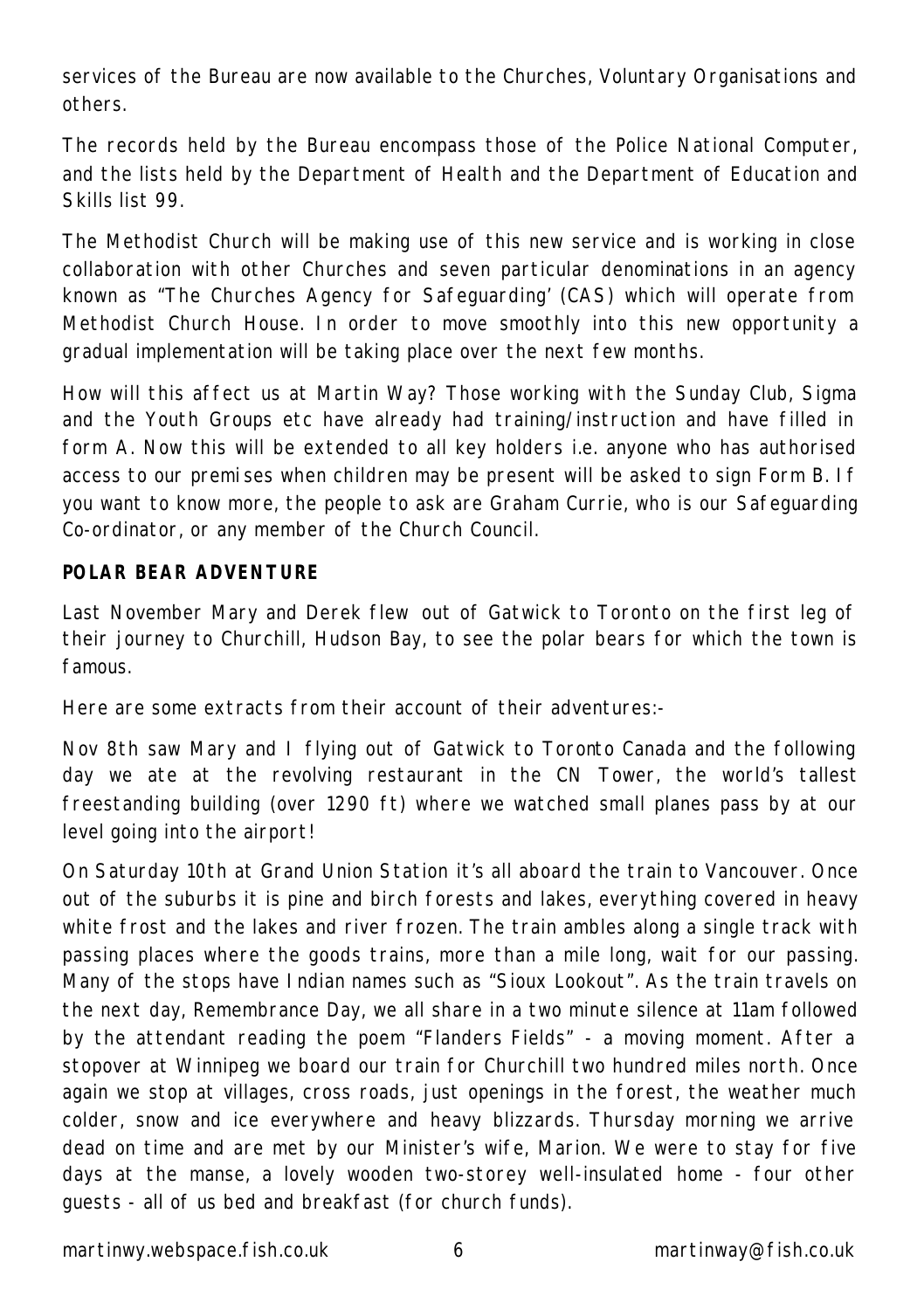Churchill has one snow-covered main road with log-cabin type souvenir shops, minimarket and about ten side roads and small eateries. It was minus 17 degrees with a north wind and fine snow showers; one minute the snow was knee height from drifting, the next it was ice or snow to walk on. Just up the road Hudson Bay was a heaving mass of moving ice and there were signs up saying "Beware Bears in this Area". Yes, we'd been told what to do in this town of passing bears.

That night we saw the Aurora Borealis and we woke to a clear sky and even colder temperatures. We were out at 7.45 am into a coach taking us out to the Tundra Buggies for a full day's viewing of polar bears. We got excited when we saw Mum bear followed by two cubs about a quarter of a mile away. But once on the move on the giant buggies 8 foot wheels out on the ice, snow and tundra all of a sudden they were touchingly close. The whole day we're amongst bears and cubs. Many stand on their hind legs up the sides of the vehicle, below where we're standing. Their claws come through the grill, the breath from their noses steams up the lens of the camera. They look so cute but they are one animal that has no fear of anything and must be treated with the utmost respect.

The next day we went to a different area. There had been a wind off the land overnight and all the ice on Hudson Bay had been blown right out of sight - amazing! When the tide went out there was a beach. Again lots of bears to watch, also red and Arctic white foxes, ptarmigan in winter pluma ge, eider ducks on the water. Another great day - we saw nearly 100 bears in the two days.

On the Sunday it was bitterly cold and blowing a blizzard. David the Minister and wife Marion went off to church early to shovel the entrance clear of drifting snow. David is Minister of the Alliance Church working with local Cree and Denee Indians and the local Inuit. We went to the kids Sunday School which was followed by the adults Bible Study at 9.45 with the service at 10.30. The service starts in prayer, the choruses with guitar and electric organ, a children's address and then Pastor David gives the message or sermon. There were announcements and then - surprise - David welcomes Mary and me to Churchill and their church and I'm invited to say a lot of words about ourselves and what we've done in the Holy Land. I give our greetings from our family at Martin Way. In the evening we went to church for prayers and choruses led by Roy a resident Cree. He played the guitar and taught us a chorus in Cree; then we shared more stories before walking home. On the way we saw a white arctic hare in an alleyway, but even in that hundred yard walk we remembered to watch and listen for bears.

On Monday we wandered round the shops. We were the last tourists in town. The few hotels were all closing until Easter, but they were giving free meals to all over 60s as a thankyou for putting up with the six to eight weeks of disruption of thousands of three-day tourists. David assured us we qualified so we went with him and Marion and enjoyed the hospitality.

martinwy.webspace.fish.co.uk 7 martinway@fish.co.uk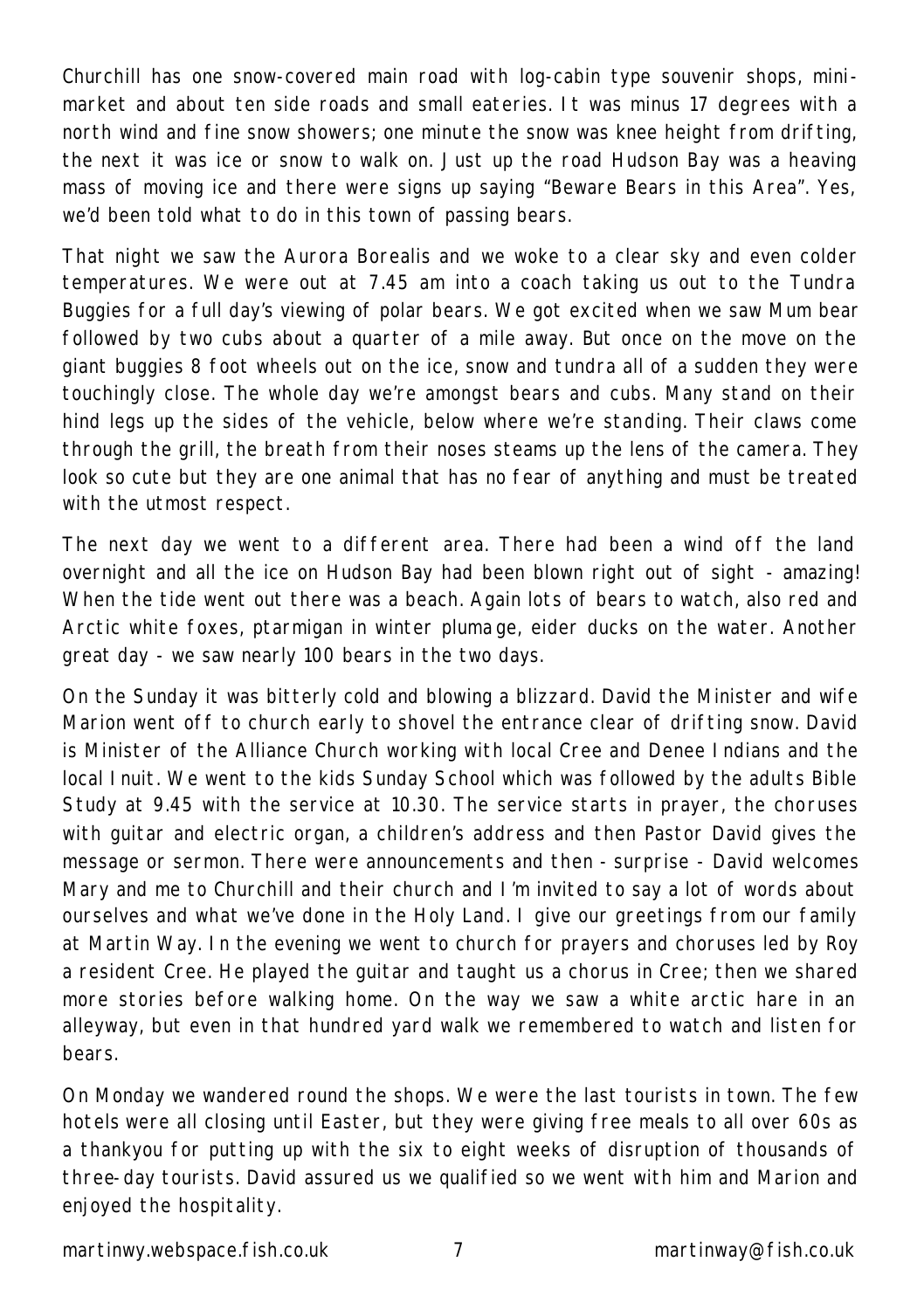Tuesday was our last day and last treat - we went on a husky dog run. There were six lovely huskies for the single seater sledge, and we were sitting on Caribou skin with elk skin covering us. A great experience and whereas we thought these dogs would be aggressive we played with them in the snow. There were about 28 of them in all living chained to their box-like kennels. If they want water they eat snow just as the bears do.

That evening we gave our fond farewells. It's another blizzard, wind from the north, the ice back in bay and piling. If this freezes solid, away will go the bears to hunt. We leave for our return train trip of four and a half days. Winnipeg is expecting snow, while Toronto is still autumn.

What an experience! The bears stole the show!

Mary and Derek Heaton

#### **QUOTE - UNQUOTE 3**

God has a soft spot for sinners. His standards are quite low.

Desmond Tutu

## **FIGHTING THE AIDS EPIDEMIC**

CMS mission partner Dr Peter Winfrey looks at how Kisiizi Hospital in Uganda is fighting the Aids epidemic

About every twelfth person you meet in urban Uganda has Aids. In rural areas the figure is probably nearer to one in six. That's a lot of people. Up to half our patients at Kisiizi Hospital are HIV positive.

A typical case is that of Augustine (not his real name), an ex-soldier with two wives. He came to us feeling weak and looking very thin, with a cough, a sore mouth and a skin rash. He used to be healthy and athletic, but now even the simplest job made him breathless. Further examination revealed Kaposi's sarcoma (a type of cancer) in his mouth, oral thrush and shingles. Augustine's wives would almost certainly have caught the virus and, in a few years' time, would also be wasting away as their immune systems failed, allowing mild infections to go unchecked.

Their children (and it wouldn't be unusual for each wife to have at least five) will most likely join the 13 million Aids orphans in sub-Saharan Africa. Life for them will be tough. With resources limited, adopted children often go without schooling and adequate nourishment as their guardians' natural children are given preferential treatment. As a result, boys often drift into crime, and girls into prostitution where they are likely to acquire the disease that killed their parents. Admittedly, this is the worst-case scenario - adopted children do not always get a raw deal. However, there is only so much that Africa's extended families can deal with - imagine trying to bring up 22 grandchildren on your own. Add to this the complications of living in a society that puts a stigma on people with Aids..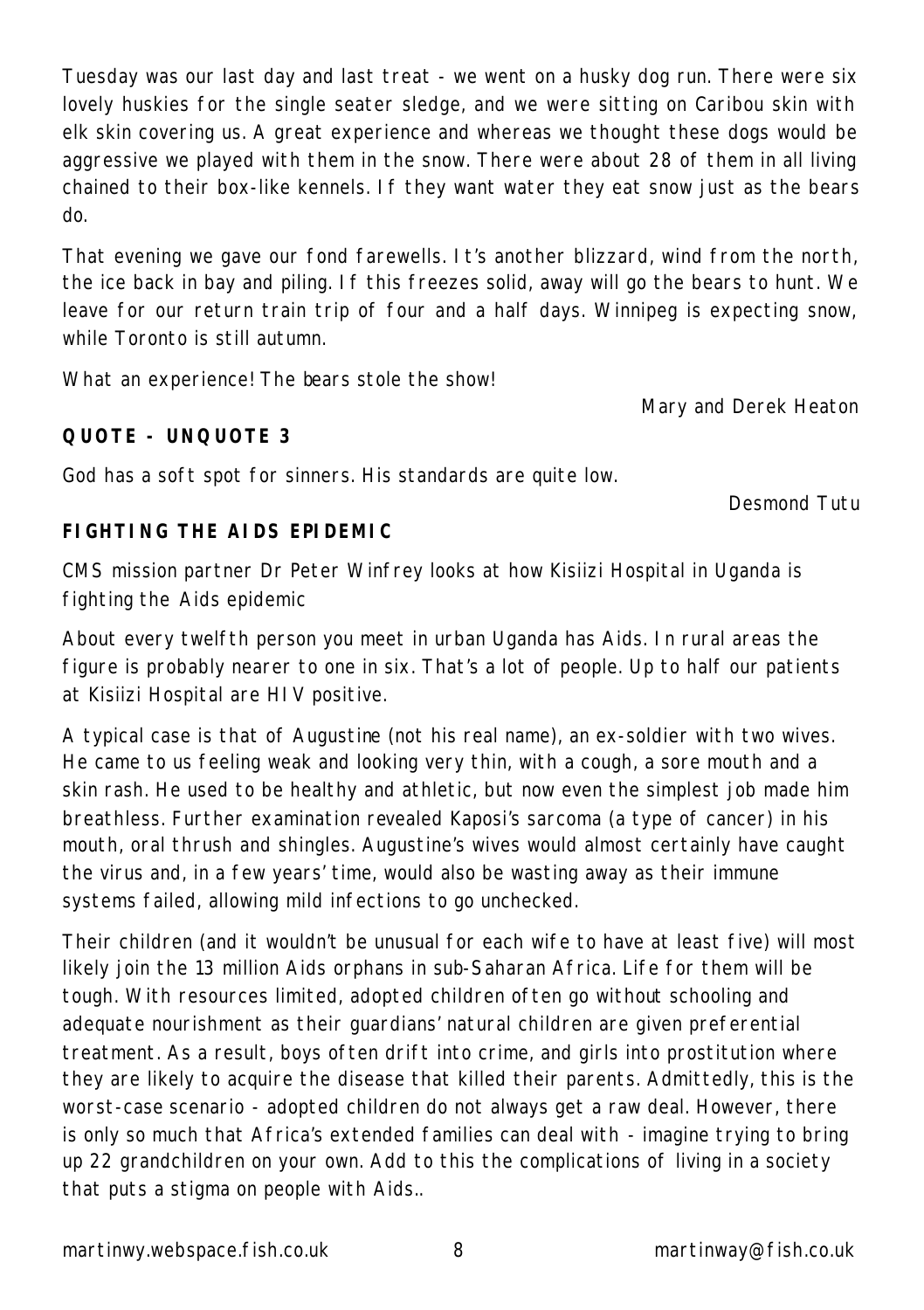In the light of these needs, the most important thing we are doing at Kisiizi Hospital is reaching out to HIV patients. These "modern-day lepers' need to be shown Christ's love, not despised. There is a limit to what we can do medically, but we can tell them about Christ.

Playing an important role in this evangelistic work is the Hope Ministry team. It was set up by the hospital to provide counselling for those taking HIV tests and to educate the community about HIV. In addition, Kisiizi supports about 70 orphans with funds, donated by the Dutch charity Dorcas Aid, paying for school fees, mattresses and other essentials.

Uganda is often held up as an HIV success story, but we are still rejecting 25 per cent of donated blood because it is HIV positive, and we struggle on with what we have. Even if a vaccine against HIV is found, our greatest hope will remain in our creator and liberator - Jesus Christ

[reproduced by kind permission of Mid-Africa Ministry: MAM News Dec/Jan 2002]

# **A STORY**

An expert in time management was speaking to a group of business students and used an illustration those students will never forget.

As he stood in front of the group of high-powered overachievers he said, "Okay, time for a quiz", and he pulled out a one-gallon jar and set it on the table in front of him. He also produced about a dozen fist-sized rocks and carefully placed them, one at a time, in the jar.

When the jar was filled to the top and no more rocks would fit inside, he asked, "Is this jar full?". Everyone in the class yelled, "Yes". The time management expert replied "Really?" He reached under the table and pulled out a bucket of gravel. He dumped some gravel in and shook the jar causing pieces of gravel to work themselves down into the spaces between the big rocks. He then asked the group once more, "Is the jar full?" By this time the class was on to him. "Probably not", one of them answered. "Good!" he replied. He reached under the table and brought out a bucket of sand. He started dumping the sand in the jar and it went into all of the spaces left between the rocks and the gravel. Once more he asked the question, "Is this jar full?" "No!" the class shouted. Once again he said "Good." Then he grabbed a pitcher of water and began to pour it in until the jar was filled to the brim.

Then he looked at the class and asked, "What is the point of this illustration?" One eager beaver raised his hand and said, "The point is, no matter how full your schedule is, if you try really hard you can always fit some more things in it!" "No", the speaker replied, "that's not the point. The truth this illustration teaches us is "If you don't put the big rocks in first, you'll never get them in at all'."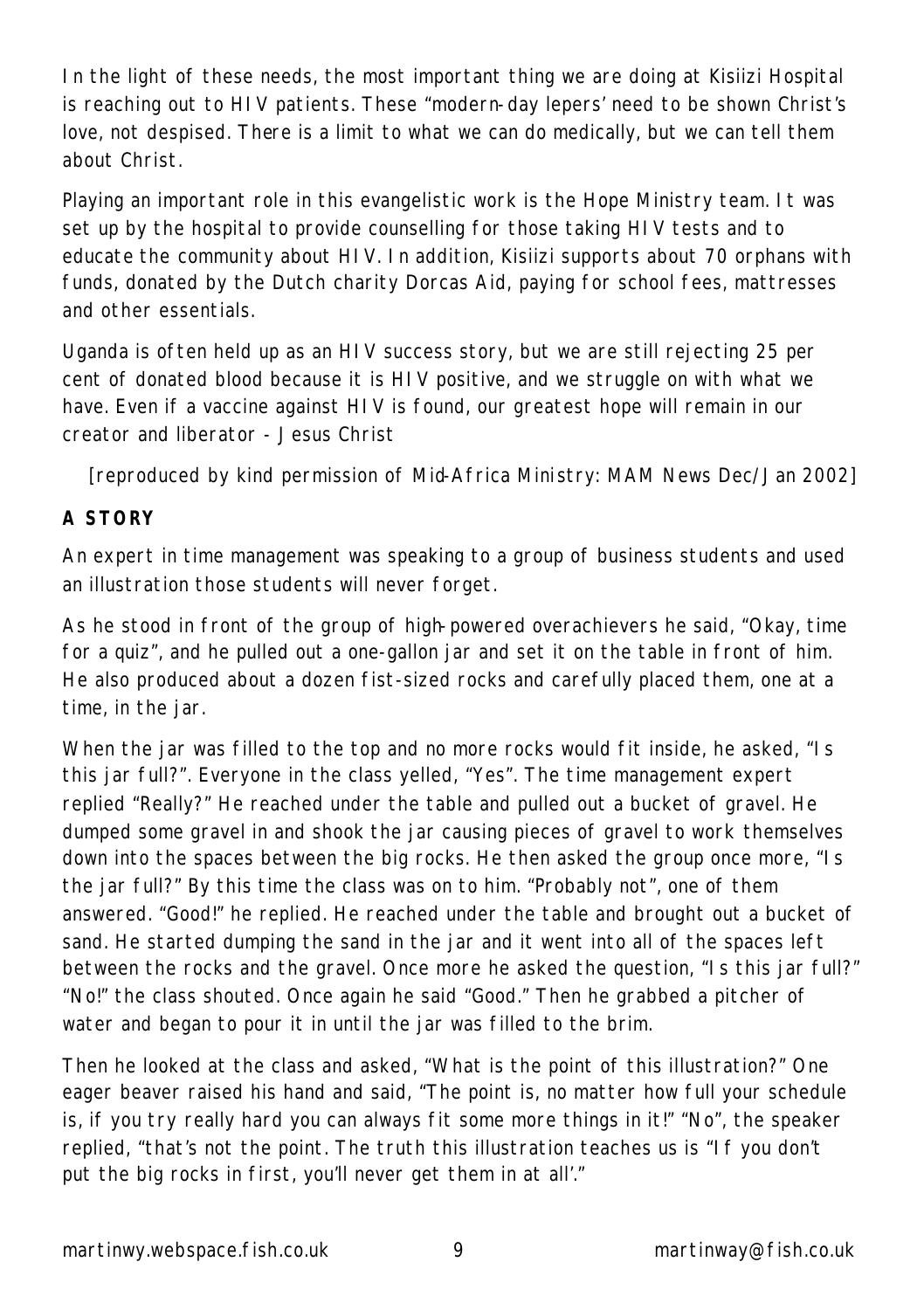What are the big rocks in your life - time with your loved ones, your faith, your education, your dreams, a worthy cause, your friends, teaching or mentoring others?

"Remember to put these big rocks in first or you'll never get them in at all". So, tonight, or in the morning, when you are reflecting on this short story, ask yourself this question: What are the big rocks in my life? Then put those in your jar first.

[by Gill Ross: from Buckland Parish Magazine May 2001]

#### **MERTON PARK RAINBOWS CALLING YOU!**

The 1st Merton Park Rainbows (girls aged between 5 and 7) meet on the church premises on Wednesdays between 5.30 pm and 6.30 pm under the leadership of Geraldine Ellis. The pack's popularity is shown by its long and growing waiting list! Are you active, "child-friendly' and able to give one hour a week to help? Those who are patiently waiting would be so pleased. To find out more please contact Geraldine (8542-9241).

#### **FAMILY NEWS**

We send our congratulations and love to Grace and Ted Ashwood who were married on 1 June. It was a joyful service with much music and singing and we wish them every blessing and happiness for the future.

Friends of Mildred Badgery send their sympathy and prayers to her and her family following the recent death of her mother Ethel Spence. We have happy memories of her visits to us.

## **LETTER FROM JOAN CRAIG**

Thank you for my birthday cards celebrating my 60th birthday. It seemed a milestone at the time. Whatever would we do without friends who are there for the good and the bad. I know how much this means.

Much love Joan Craig

## **CHRISTIAN AID SPONSORED WALK**

'Bridge the Gap' was the name of the Christian Aid Walk this year on 19th May. Lesley and Mike Mortley, Gwen Wildman, Bob Hamblin and Mike Rusbridge met for the 2.00pm start at Finsbury Circus (said to have been the only bowling green in the City!).

St. Margaret's Lothbury, St. Lawrence Jewry ( with its gridiron weathervane), St. Anne and St. Agnes, and St. Vedast were our first four checkpoints leading to St. Paul's Cathedral. We continued along Cannon Street, with more checkpoints before reaching All Hallows-by-the Tower. Passing the Tower we crossed the hustle and bustle of Tower Bridge and then walked by the river to Southwark Bridge (peaceful and calm) where we crossed back to the city. The rest of the journey was identical to

martinwy.webspace.fish.co.uk 10 martinway@fish.co.uk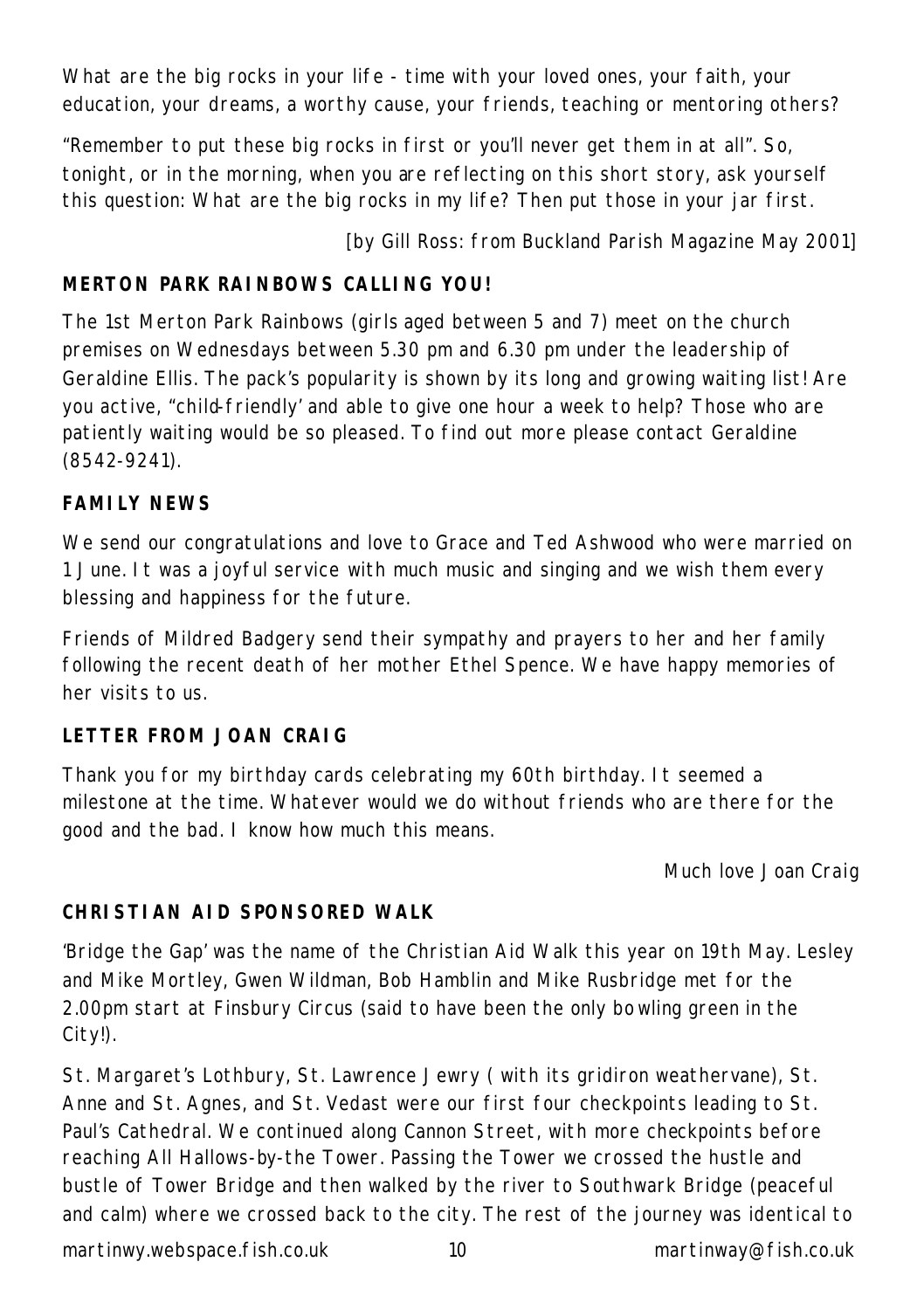the 'home run' of last year, Ludgate Hill, Fleet Street, calling in at St. Bride's and the Strand. We arrived at Westminster Central Hall about 5.20pm.

It was a very pleasant walk and the weather was just perfect..

Our total sponsorship was £524 whi ch added to the door to door collections of £966.84 makes a total of £1,490-84 raised by Martin Way this year. Thank you to all who have either helped with the door to door collection or sponsorship for 2002.

Mike Rusbridge

#### **DATES FOR YOUR DIARY**

Saturday 20 July : Annesley House : 2 Princes Way, Wimbledon SW19: 30th Anniversary Garden Party: 2.30- 4.30pm: variety of fun stalls and activities for all the family; cream teas will be served (price £2.50): there will be tours of the building; see Doreen Warren for more details

#### **CHURCH DIARY FOR JULY**

| Mon        | 1                 | $2.45$ pm         | Fellowship (Mr Hamish Duncan - The Guitar)            |
|------------|-------------------|-------------------|-------------------------------------------------------|
| Wed        | 3                 | 10.30 am          | Toddler Time in Church                                |
| Sun        | 7                 | 10.30 am          | Family Service led by Rev Anne Rusbridge              |
|            |                   | $1-5$ pm          | Church Picnic at Hurst Park Molesey                   |
| Mon        | 8                 | $2.45$ pm         | Fellowship (Rev Anne Rusbridge)                       |
| Tue        | 9                 | 10-12 am          | Coffee and Chat                                       |
|            |                   | 8.00 pm           | Time for Prayer                                       |
| Fri        | $12 \overline{ }$ | 12.30 pm          | Lunch Club                                            |
| Sun        | 14                | 10.30 am          | Morning Service led by Mr Andy Walker                 |
|            |                   | 6.30 pm           | Communion Service led by Rev Barrie Tabraham          |
| Mon        | 15                | 2.45 pm           | Fellowship (Mr Bill Cox)                              |
| Tue        | 16                | $10-12$ am        | Coffee and Chat                                       |
|            |                   | 7.30 pm           | Men's Supper Club (Mary and Derek in Bear Country)    |
|            |                   | 8.00 pm           | Time for Prayer                                       |
| Sat        | 20                | 7.00 pm           | Farewell Service for Rodney Hill at Raynes Park       |
| <b>Sun</b> | 21                | 10.30 am          | Communion Service led by Rev Stan Brown               |
| Mon        | 22                | 2.45 pm           | Fellowship (Mr Bert Hyde)                             |
| Tue        | 23                | $10-12$ am        | Coffee and Chat                                       |
|            |                   | 8.00 pm           | Time for Prayer                                       |
| Wed        | 24                | 10.30 am          | <b>Bible Study</b>                                    |
| Sun        | 28                | 10.30 am          | Morning Service led by Mr Bill Cox                    |
|            |                   | $6.30 \text{ pm}$ | Farewell Service Jenny Impey and Upper Tooting Church |
| Mon        | 29                | $1.00$ pm         | Fellowship Lunch                                      |
| Tue        | 30                | 10-12 am          | Coffee and Chat                                       |
|            |                   | 8.00 pm           | Time for Prayer                                       |